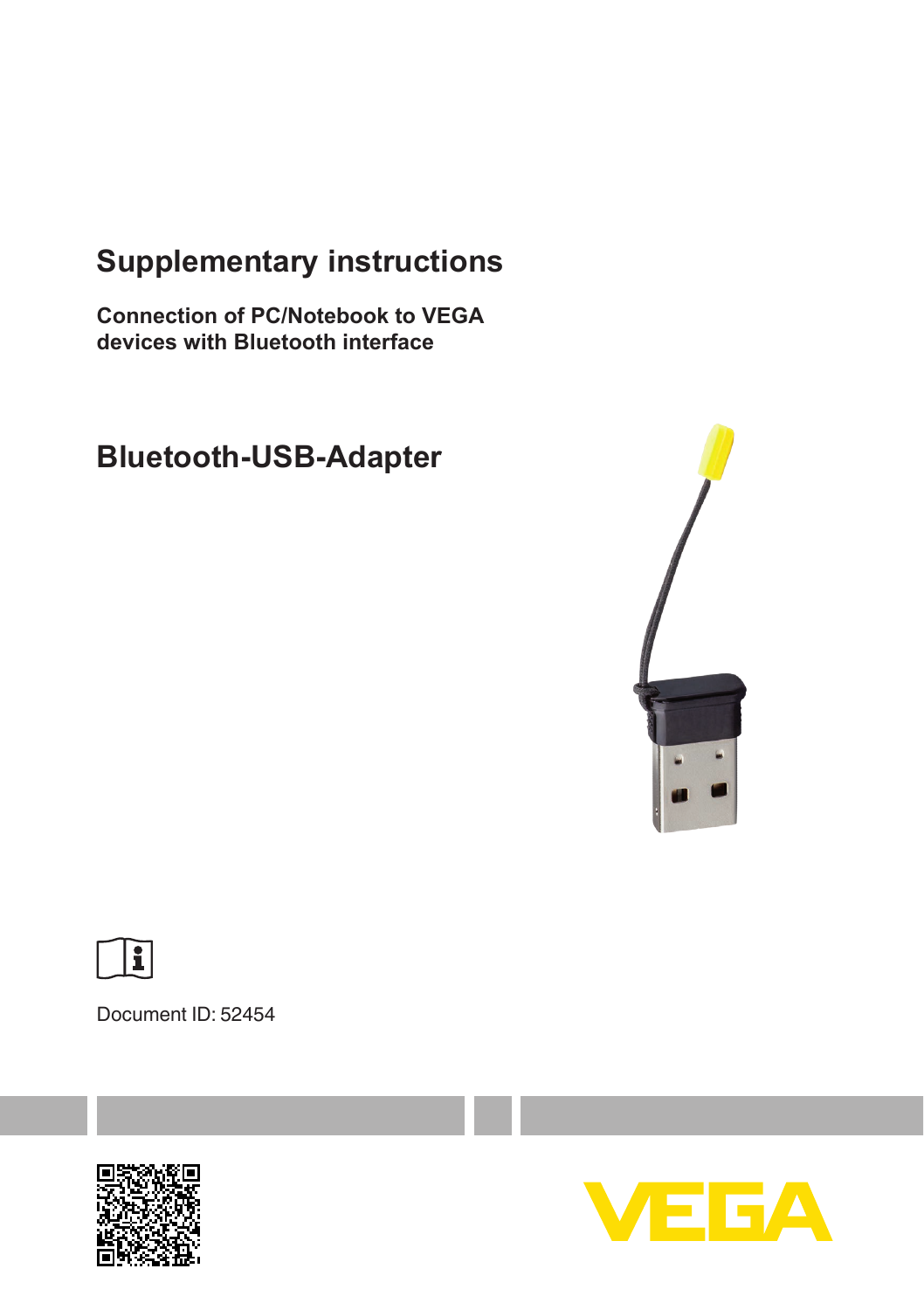

# **Contents**

| 1.1           |                                   |     |
|---------------|-----------------------------------|-----|
|               |                                   |     |
|               |                                   |     |
|               |                                   |     |
|               |                                   |     |
| $2.2^{\circ}$ |                                   |     |
|               |                                   |     |
| 3.1           |                                   |     |
|               |                                   |     |
|               |                                   |     |
|               |                                   |     |
|               |                                   |     |
|               |                                   |     |
| 5.1           |                                   |     |
| 5.2           |                                   |     |
|               | 1.2<br>1.3<br>3<br>$\overline{4}$ | 4.1 |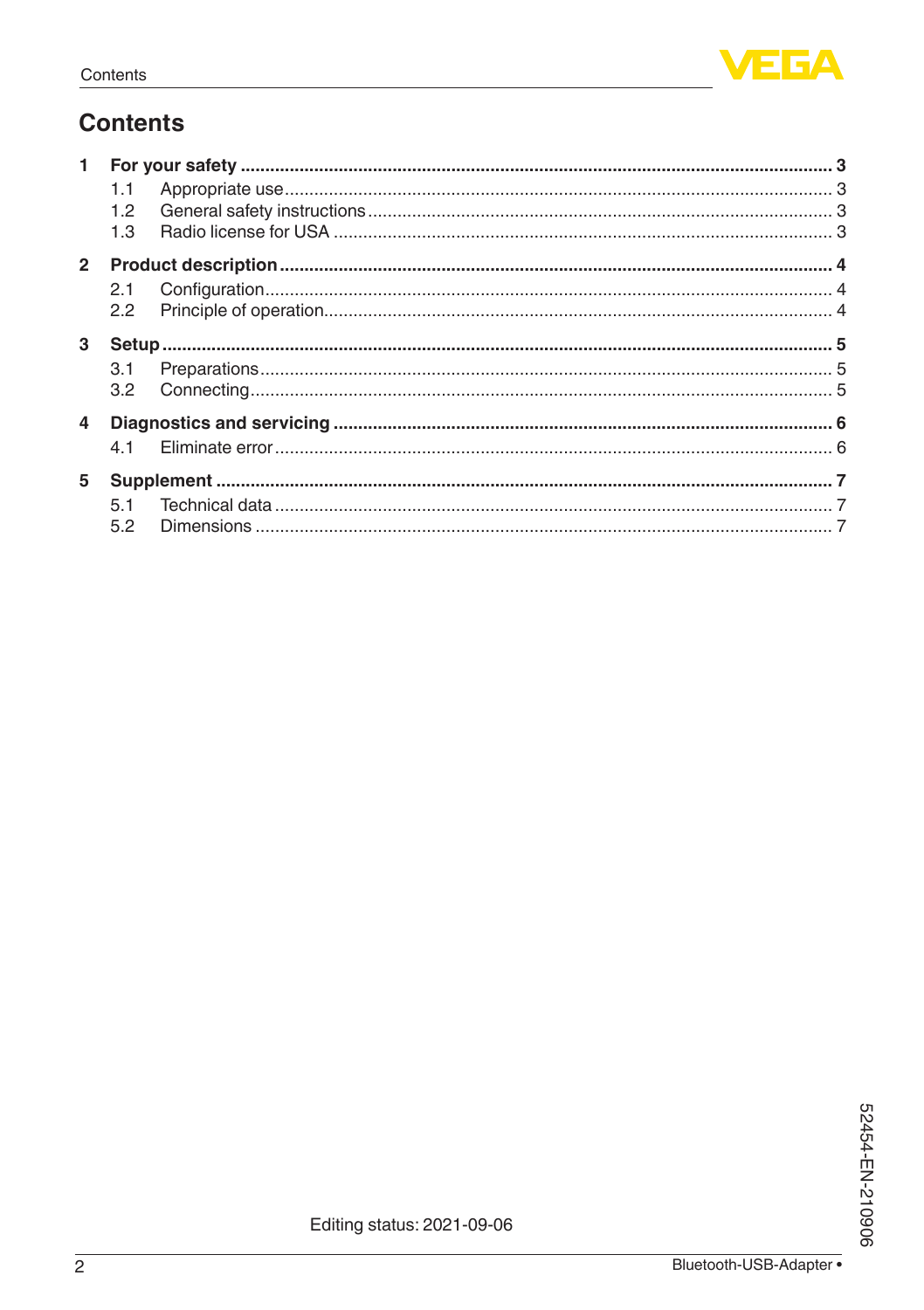

## <span id="page-2-0"></span>**1 For your safety**

#### <span id="page-2-1"></span>**1.1 Appropriate use**

The Bluetooth-USB adapter is an accessory part for wireless connection of a PC/Notebook to a VEGA instrument with integrated Bluetooth.

#### **1.2 General safety instructions**

<span id="page-2-2"></span>The safety information in the operating instructions manual of the respective device must be noted.

### <span id="page-2-3"></span>**1.3 Radio license for USA**

This approval is only valid for USA. Hence the following text is only available in the English language:

This device complies with Part 15 of the FCC Rules. Operation is subject to the following two conditions:

- This device may not cause interference, and
- This device must accept any interference, including interference that may cause undesired operation

FCC ID: 079BT402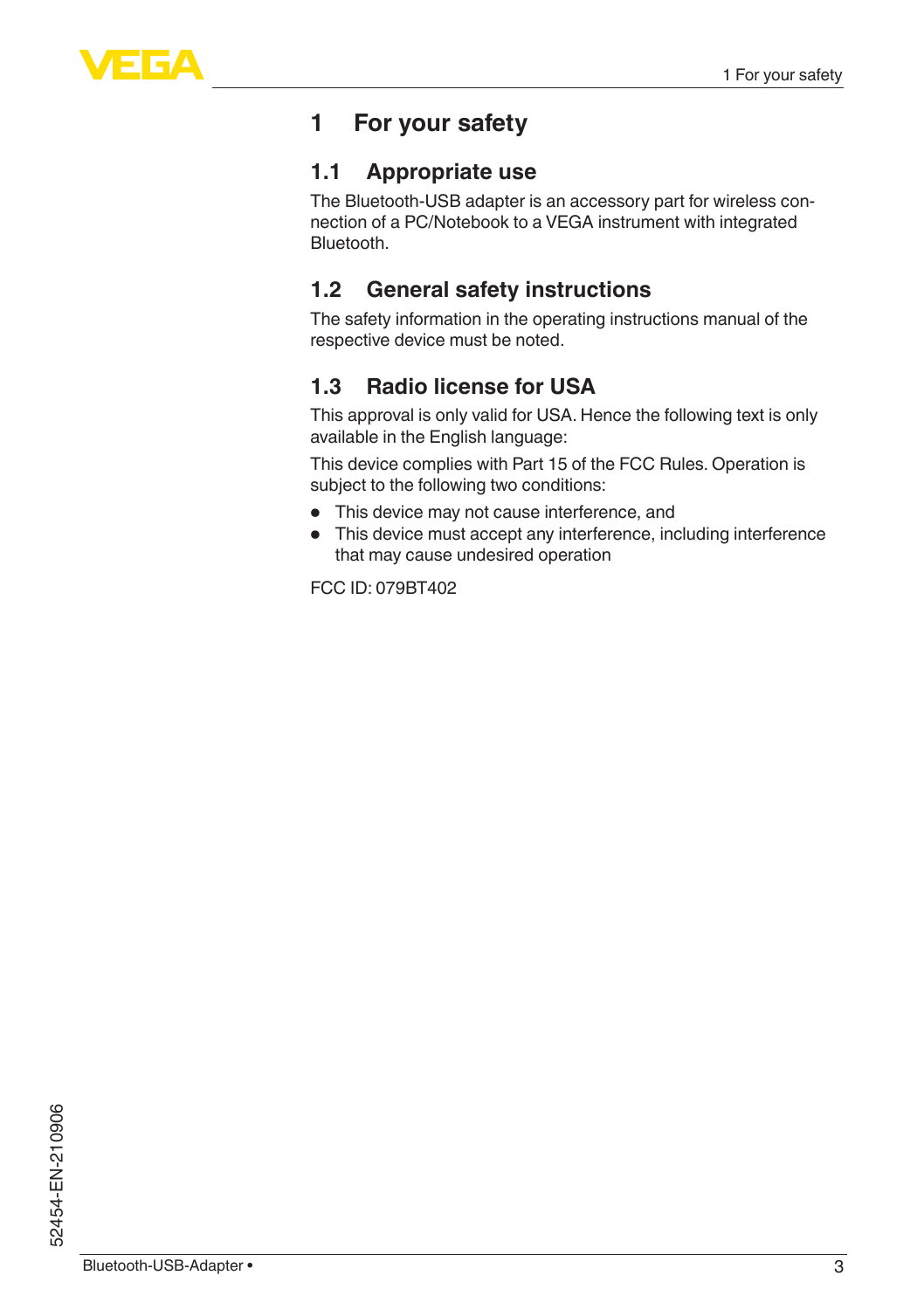**Scope of delivery**

<span id="page-3-1"></span><span id="page-3-0"></span>

### **2 Product description**

#### **2.1 Configuration**

The scope of delivery encompasses:

- Bluetooth-USB-Adapter
- DVD with DTM Collection
- Documentation
	- This supplementary instructions manual
	- EU declaration of conformity

The Bluetooth-USB adapter consists of the housing and a USB connector.



*Fig. 1: Configuration Bluetooth-USB-Adapter*

- *1 USB plug*
- *2 Housing*
- *3 LED*

#### <span id="page-3-2"></span>**2.2 Principle of operation**

**Function**

**Version**

The Bluetooth-USB adapter enables wireless connection of a PC/ Notebook to VEGA instruments with a display and control module as well as VEGA instruments with integrated Bluetooth functionality.

The wireless connection is made via Bluetooth LE and the instrument is operated by means of PACTware/DTM.

System requirements:

- Adjustment software PACTware with current DTM Collection
- Operating system Windows <sup>10</sup>
- USB interface 2.0 or higher



The wireless connection from the PC/Notebook via Bluetooth to the VEGA device is possible via this Bluetooth-USB adapter supplied by VEGA.

Other conventional Bluetooth-USB adapters as well as Bluetooth components integrated into the PC/Notebook are also possible provideing that they comply with the Bluetooth-LE standard.

#### **Operating status**

An integrated green LED signals the operating status.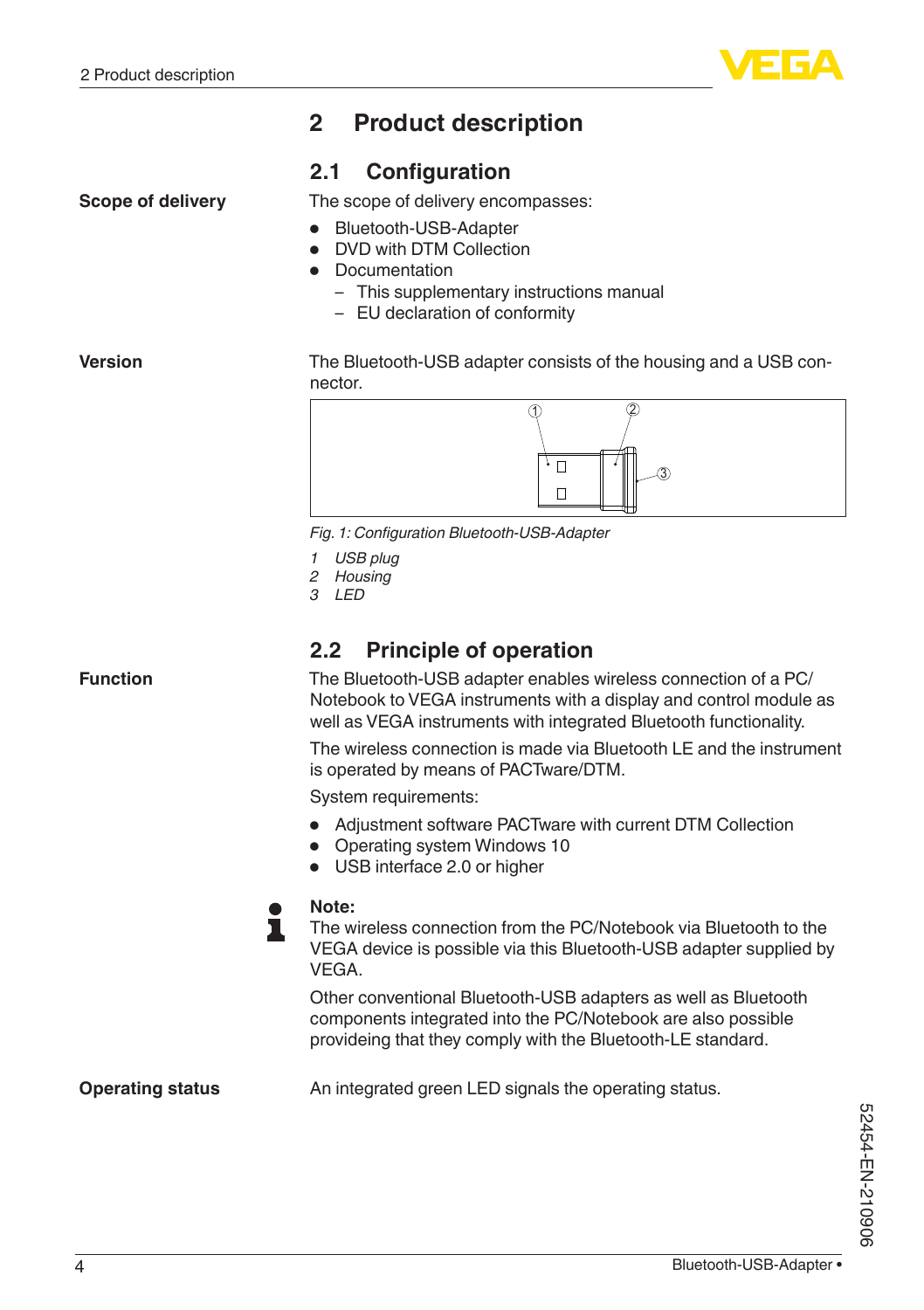

## <span id="page-4-0"></span>**3 Setup**

#### <span id="page-4-1"></span>**3.1 Preparations**

Please proceed in this sequence:

- Install PACTware and current DTM Collection<br>• Plug the Bluetooth-USB adapter into a free U
- Plug the Bluetooth-USB adapter into <sup>a</sup> free USB port
- Start PACTware

The adapter is recognised by a Windows 10-internal driver and initialised automatically.The LED indicates this by flashing green continuously with approx. 2 Hz.

### <span id="page-4-2"></span>**3.2 Connecting**

Start the VEGA project wizard. Select "*Bluetooth*" and "*Start*". Instruments with Bluetooth in the vicinity are searched for and displayed. The LED indicates this by flashing quickly and irregularly.

| <b>B</b> PACTANIE<br>File Edit View<br>Project Device Extras Window Help<br>999 田永忠 卓永永 国<br>DBHGB-<br>Project<br>$R \times$<br><b>VEGA project assistant</b> |                                                                                                                                                                                                                                                                                                                                        |                                                                                                 |
|---------------------------------------------------------------------------------------------------------------------------------------------------------------|----------------------------------------------------------------------------------------------------------------------------------------------------------------------------------------------------------------------------------------------------------------------------------------------------------------------------------------|-------------------------------------------------------------------------------------------------|
| <b>0 显赫 Channel</b><br>Device tag<br><b>AB</b> HOST PC<br>$*$ Bluetooth $*$ + $*$<br>Device search running                                                    | Start of the device search<br>Number of instruments found<br>$\circ$<br>Actual action:<br>Analyze bus participant list<br>$\hat{\phantom{a}}$<br>Analyze bus participant list<br>ī<br>Analyze bus participant list<br>$\checkmark$<br>Start<br>Cancel<br>53 Limit instrument search<br>The search is only continued at selected knots. | $\times$                                                                                        |
|                                                                                                                                                               | □ Select all<br>TAG<br>Device<br>Serial number<br>T VEGAMET 861<br>METR61-TD<br>44290430<br>U VEGAPLES 31<br>47930862<br>Sergon<br>VEGAMET 862<br>Device Name<br>45204101<br>T VEGABAR 38<br>1234567891234567891<br>47876039                                                                                                           | MAC address<br>F4-7C-74-F8-85-B3<br>E2-09-1C-8F-70-D7<br>EA-74-F7-B3-2E-35<br>F2-68-84-96-60-3B |
|                                                                                                                                                               | F Search subordinate devices                                                                                                                                                                                                                                                                                                           | OK<br>Cancel                                                                                    |

*Fig. 2: Example of a PACTware screen with two found Bluetooth instruments*

Select the desired instrument and confirm with "*OK*".

The further steps are described in the operating instructions of the respective instrument.



#### **Note:**

The Bluetooth-USB adapter can only be connected actively to one instrument at a time.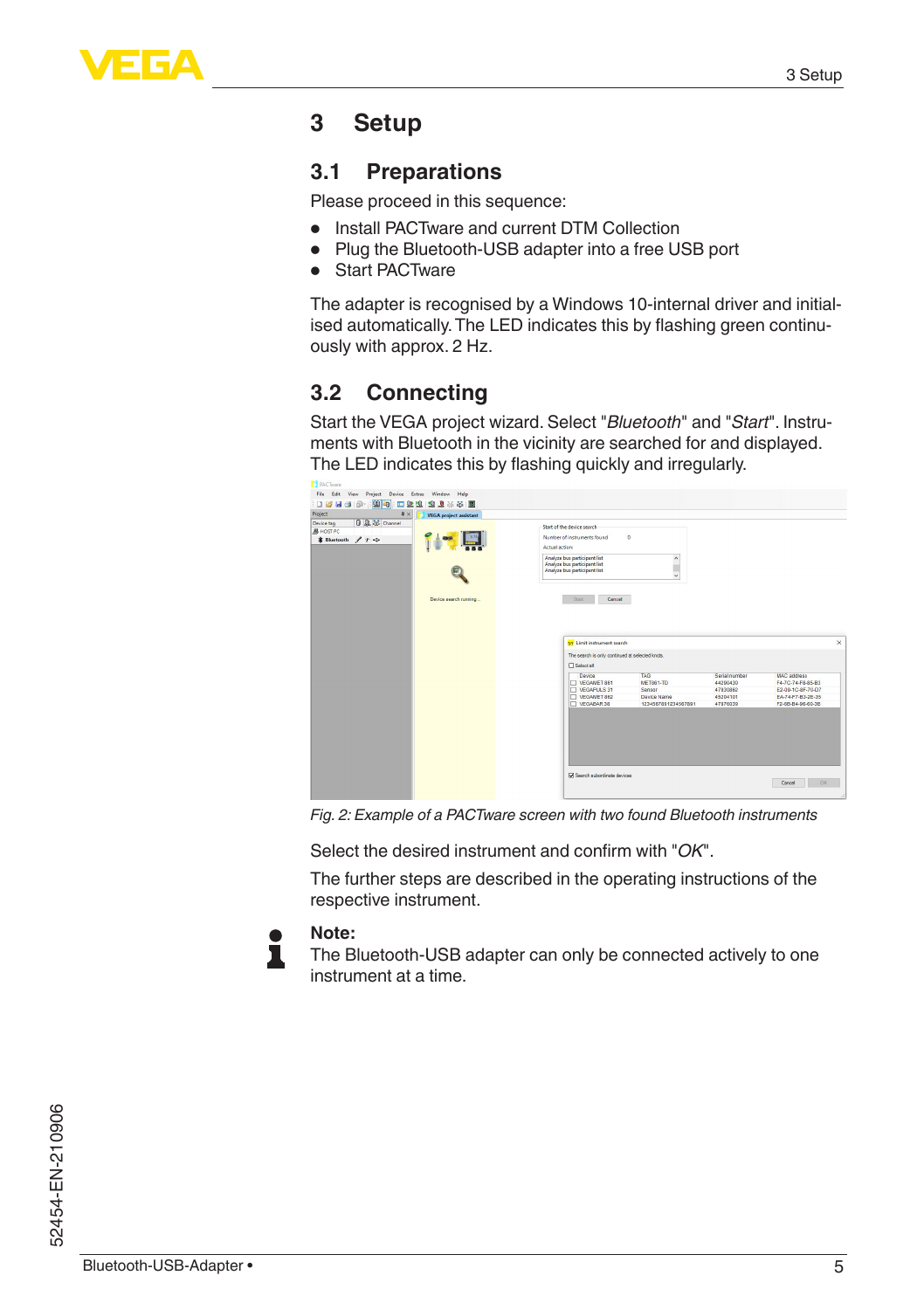<span id="page-5-1"></span><span id="page-5-0"></span>

## **4 Diagnostics and servicing**

## **4.1 Eliminate error**

| Error                                          | Display in project<br>wizard      | Cause                                                                                                                | <b>Rectification</b>                                                                                          |
|------------------------------------------------|-----------------------------------|----------------------------------------------------------------------------------------------------------------------|---------------------------------------------------------------------------------------------------------------|
| LED dark, no<br>Bluetooth connection   adapter | Bluetooth - other                 | Integrated Bluetooth func-<br>tion in PC/Notebook prevents<br>detection/activation of the Blue-<br>tooth-USB adapter | Deactivate the internal Bluetooth<br>function in the Windows Device<br>Manager, close PACTware and<br>restart |
|                                                | Bluetooth - no adapt-<br>er found | Bluetooth function was switched<br>off in the Windows settings or in<br>the Info-Center                              | Switch on Bluetooth function,<br>close PACTware and restart                                                   |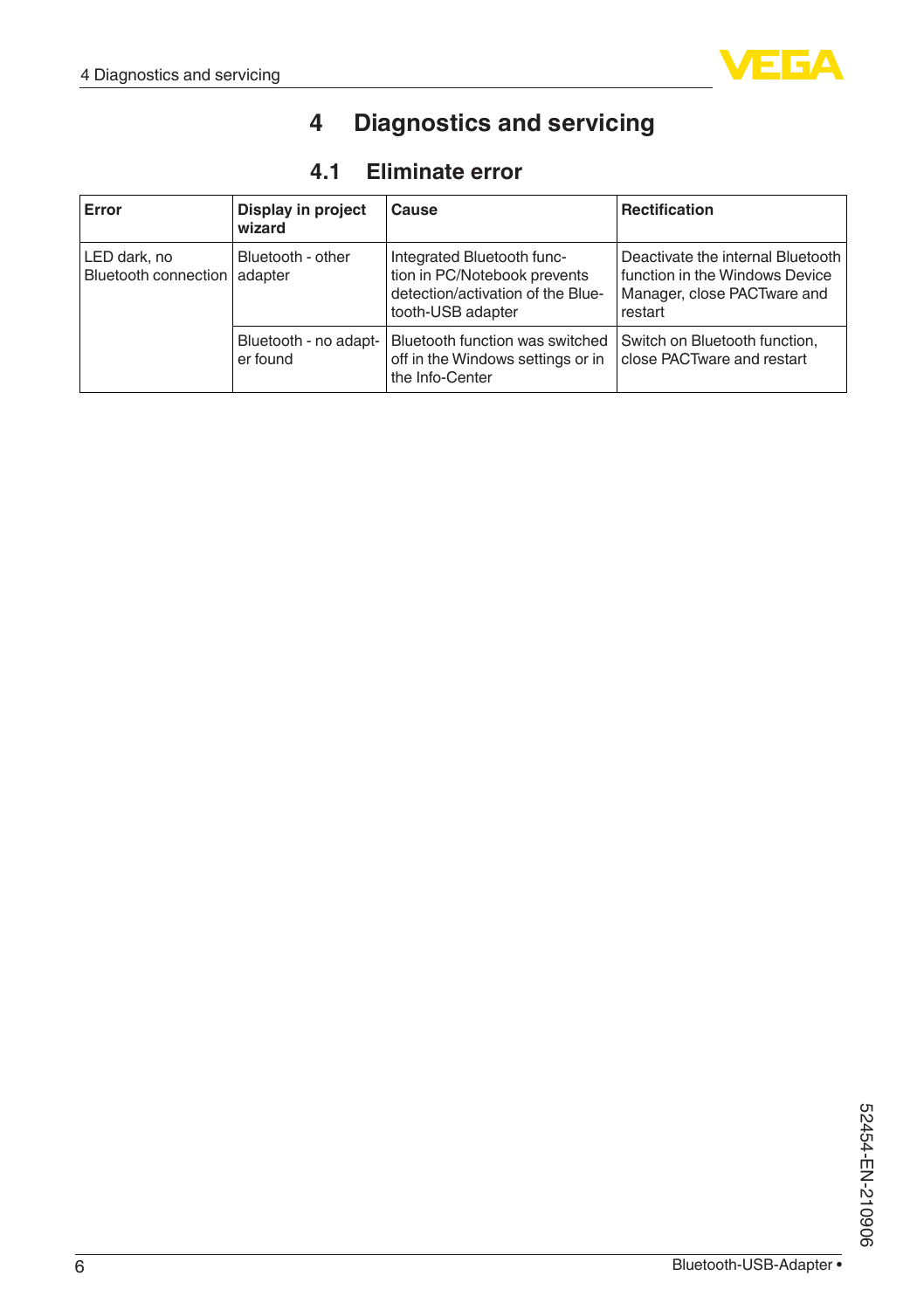

### <span id="page-6-0"></span>**5 Supplement**

### <span id="page-6-1"></span>**5.1 Technical data**

#### **Materials**

| Plug/housing                         | Steel/PVC                 |  |  |
|--------------------------------------|---------------------------|--|--|
| <b>Ambient conditions</b>            |                           |  |  |
| Ambient and operating temperature    | $-10+50$ °C (14  +158 °F) |  |  |
| Storage and transport temperature    | $-20+70$ °C (-4  +122 °F) |  |  |
| Relative humidity                    | 20  90 % (non-condensing) |  |  |
| Display element                      |                           |  |  |
| LED flashing green                   | Operating status          |  |  |
| <b>Voltage supply</b>                |                           |  |  |
| Operating voltage via USB connection | $5VDC \pm 10\%$           |  |  |
| Power consumption                    | 0.5W                      |  |  |
| <b>USB port</b>                      |                           |  |  |
| Plug connector                       | USB A                     |  |  |
| Standard                             | <b>USB 2.0</b>            |  |  |
| <b>Bluetooth function</b>            |                           |  |  |
| Standard                             | <b>Bluetooth LE</b>       |  |  |
| Max. participants                    | 1                         |  |  |
| Effective range typ.                 | 50 m (164.0 ft)           |  |  |

### <span id="page-6-2"></span>**5.2 Dimensions**



*Fig. 3: Bluetooth-USB adapter dimensions*